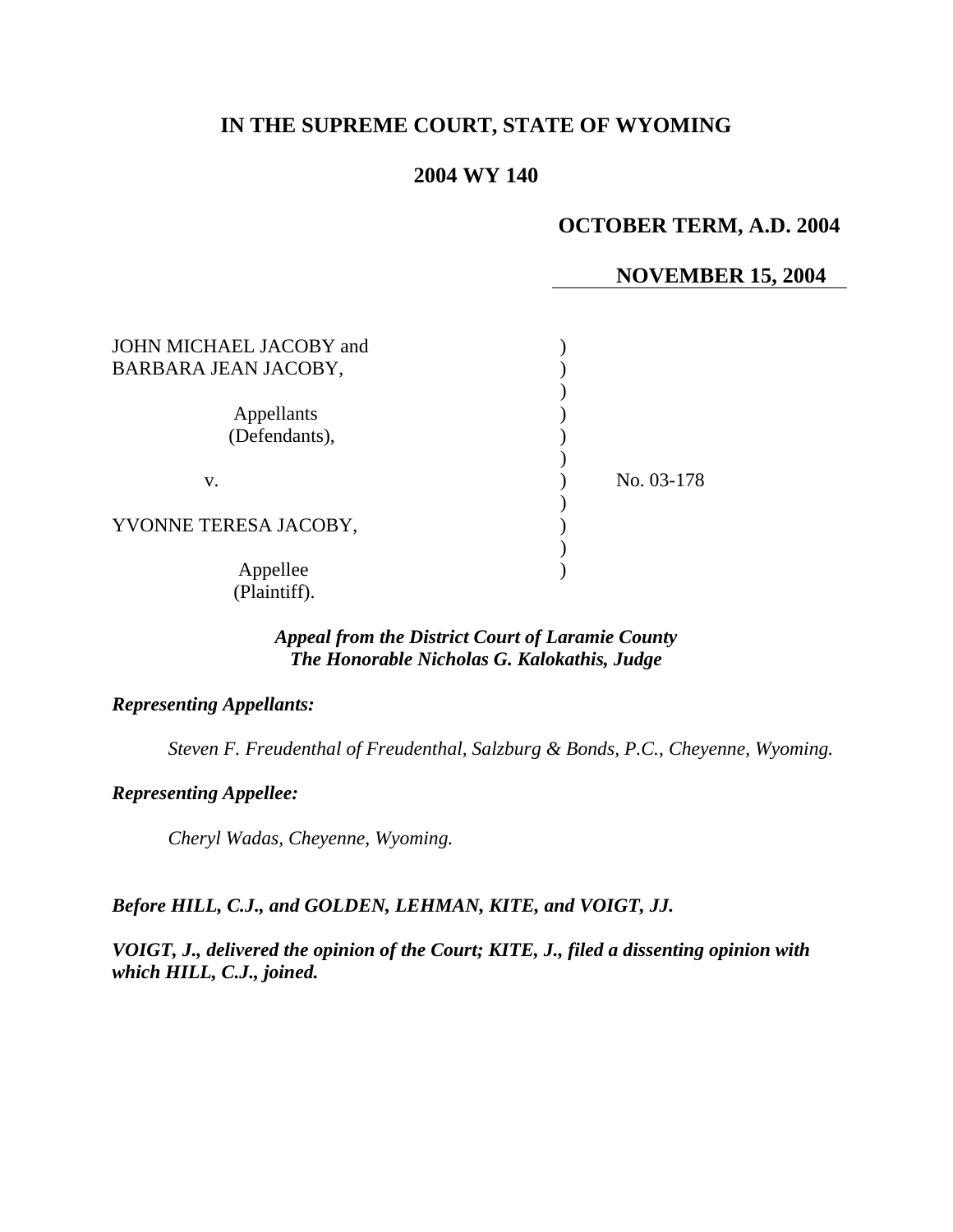## **VOIGT, Justice.**

[¶1] John Michael Jacoby and Barbara Jean Jacoby (the appellants) appeal from an order of equitable lien in the amount of \$64,600.00 entered by the district court against property owned by them and in favor of their former daughter-in-law, Yvonne Teresa Jacoby (the appellee). We reverse because the appellee did not prove all of the necessary elements of an unjust enrichment claim.

### *ISSUES*

[¶2] The parties raise the following issues:

1. Whether the district court correctly allowed recovery based upon the theory of constructive trust or equitable lien?

- 2. Whether the statute of frauds barred the appellee's claim?
- 3. Whether the doctrine of unclean hands barred the appellee's claim?
- 4. Whether lack of consideration barred the appellee's claim?
- 5. Whether the district court improperly provided relief outside the pleadings?
- 6. Whether the district court applied the proper measure of damages?

## *FACTS*

[¶3] The appellants' family home was located on property they own in Cheyenne. During the appellee's marriage to the appellants' son, Mike, the appellants agreed to let their son and daughter-in-law build a house on the property. All parties intended the house to be occupied by the appellee, her husband, and their children. All parties contributed funds toward construction of the house. However, before construction was complete, Mike Jacoby left his wife and children. Ultimately, the appellants completed construction themselves and moved into the house.

[¶4] The appellee subsequently filed a complaint against the appellants in which she claimed that, after she had contributed finances, materials and services to the construction, the appellants had reneged on their promise that she could occupy the house. She alleged that the appellants were unjustly enriched as a result, and that equitable title to the house belonged to her subject to any interest of the appellants. She sought imposition of a constructive trust. In addition to the general denials contained in their answer, the appellants filed a counterclaim in which they alleged that they had borrowed money and expended funds on the project, that they had taken out mortgages on the property, and that the appellee had removed property from the house.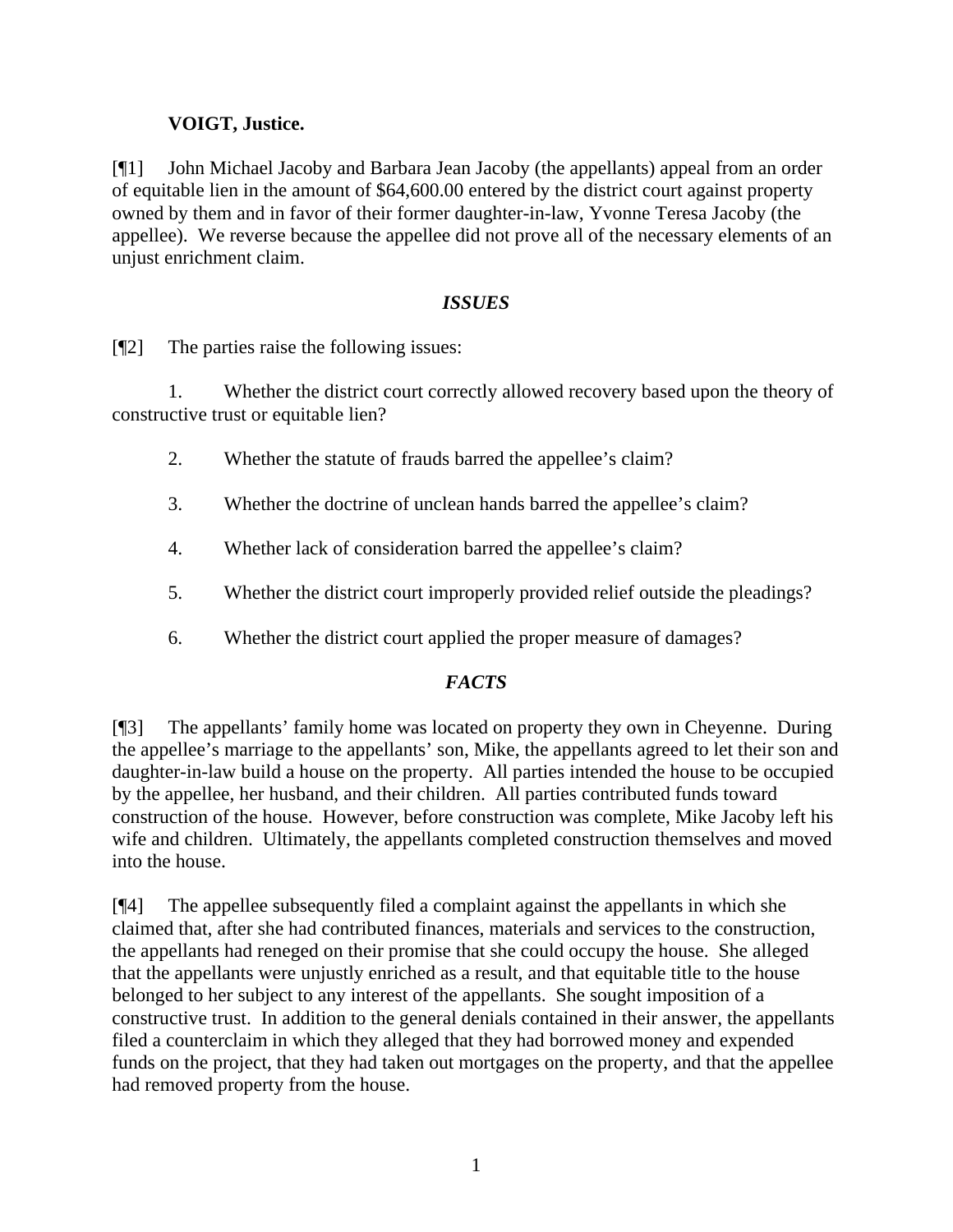[¶5] The matter was tried to the district court, after which the district court issued a decision letter and order granting to the appellee an equitable lien against the appellants' property in the amount of \$64,600.00. Relevant findings in the order were: the appellee and her then-husband obtained the appellants' permission to build their marital residence on the lot; construction was eighty-five percent complete when the appellee was divorced; the appellee requested and was denied permission to move into the house; the appellants completed construction of the house; the appellee proved the existence of a promise and unjust enrichment; a constructive trust remedy would be excessive; and an equitable lien in the amount of  $$64,600.00$  was appropriate.<sup>1</sup>

#### *STANDARD OF REVIEW*

[¶6] "When a trial court in a bench trial makes express findings of fact and conclusions of law, we review the factual determinations under a clearly erroneous standard and the legal conclusions *de novo.*" *Hansuld v. Lariat Diesel Corp.,* 2003 WY 165, ¶ 13, 81 P.3d 215, 218 (Wyo. 2003). In reviewing the factual findings, we apply the following standard:

> "The factual findings of a judge are not entitled to the limited review afforded a jury verdict. While the findings are presumptively correct, the appellate court may examine all of the properly admissible evidence in the record. Due regard is given to the opportunity of the trial judge to assess the credibility of the witnesses, and our review does not entail reweighing disputed evidence. Findings of fact will not be set aside unless they are clearly erroneous. A finding is clearly erroneous when, although there is evidence to support it, the reviewing court on the entire evidence is left with the definite and firm conviction that a mistake has been committed."

*Life Care Centers of America, Inc. v. Dexter,* 2003 WY 38, ¶ 7, 65 P.3d 385, 389 (Wyo. 2003) (*quoting Fremont Homes, Inc. v. Elmer*, 974 P.2d 952, 958 (Wyo. 1999)). Findings may not be set aside because we would have reached a different result. *Double Eagle Petroleum & Min. Corp. v. Questar Exploration & Production Co., 2003 WY 139, 16, 78* P.3d 679, 681 (Wyo. 2003) (*quoting Ahearn v. Hollon*, 2002 WY 125, ¶ 15, 53 P.3d 87, 90 (Wyo. 2002)). Also, in reviewing a trial court's findings of fact,

> "we assume that the evidence of the prevailing party below is true and give that party every reasonable inference that can fairly and reasonably be drawn from it. We do not substitute ourselves for the trial court as a finder of facts; instead, we defer to those findings unless

 $\overline{a}$ 

 $<sup>1</sup>$  After her husband left, the appellee filed a divorce action, in which she was awarded the right to all proceeds</sup> awarded in her action against the appellants, including her former husband's share of any proceeds, as payment of child support.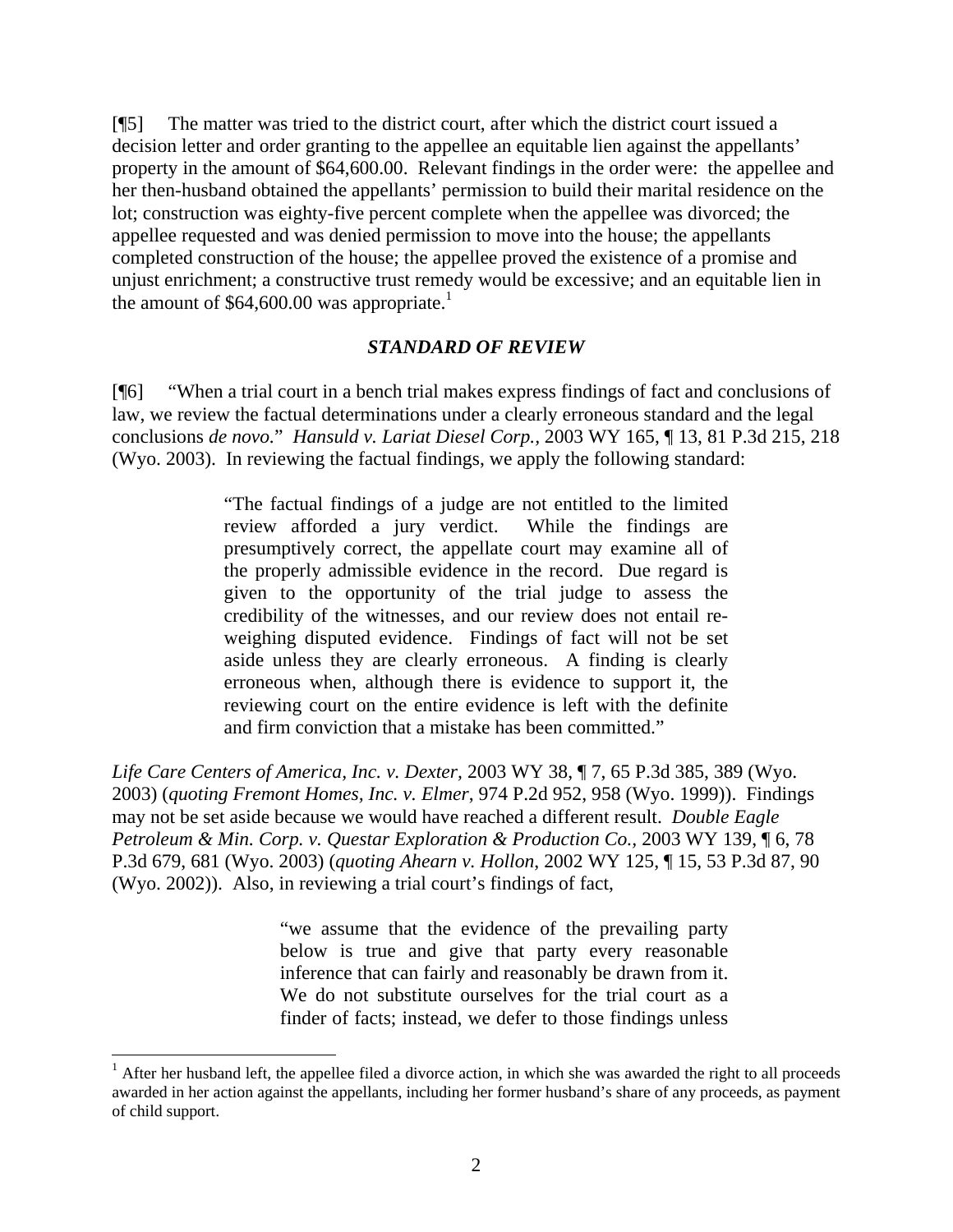they are unsupported by the record or erroneous as a matter of law."

. . . We affirm the trial court's findings if there is any evidence to support them.

*Dexter,* 2003 WY 38, ¶ 7, 65 P.3d at 389 (*quoting Kendrick v. Barker*, 2001 WY 2, ¶ 12, 15 P.3d 734, 738 (Wyo. 2001)).

[¶7] When reviewing questions of law *de novo*, we afford no deference to the decision of the district court. *Double Eagle Petroleum & Min. Corp.,* 2003 WY 139, ¶ 6, 78 P.3d at 681 (*quoting Amoco Production Co. v. EM Nominee Partnership Co.*, 2 P.3d 534, 540 (Wyo. 2000)). Requests for equitable relief are matters over which the district court exercises broad discretion. *Wilson v. Lucerne Canal and Power Co.,* 2003 WY 126, ¶ 9, 77 P.3d 412, 416 (Wyo. 2003) (*quoting Polo Ranch Co. v. City of Cheyenne*, 2003 WY 15, ¶ 25, 61 P.3d 1255, 1263 (Wyo. 2003)). Therefore, we review the district court's decision to impose an equitable lien under the abuse of discretion standard:

> In determining whether there has been an abuse of discretion, we focus on the "reasonableness of the choice made by the trial court." *Vaughn v. State,* 962 P.2d 149, 151 (Wyo.1998). If the trial court could reasonably conclude as it did and the ruling is one based on sound judgment with regard to what is right under the circumstances, it will not be disturbed absent a showing that some facet of the ruling is arbitrary or capricious. *Id.* (citing *Byerly v. Madsen,* 41 Wash.App. 495, 704 P.2d 1236 (1985); *Basolo* [*v. Basolo*]*,* 907 P.2d [348] at 353 [(Wyo.1995)].

*Jordan v. Brackin,* 992 P.2d 1096, 1098-99 (Wyo. 1999).

#### *DISCUSSION*

[¶8] It is difficult to characterize in legal terms the arrangement under which the parties began construction of this house. It is doubtful that a contract existed, given the dearth of agreement, or even discussion, of many significant terms. We do know that title to the property remained with the appellants and that the appellee and her husband were supposed to make monthly payments toward the loan from the appellants. At the outset, the appellants furnished the real property, most of the funds, and some of the work. The appellee and her husband provided most of the work, some of the funds, and some of the building materials. The most that can be said is that this was an informal family arrangement that failed because the appellee and her husband divorced, resulting in an inability to finish the project or make the payments as expected.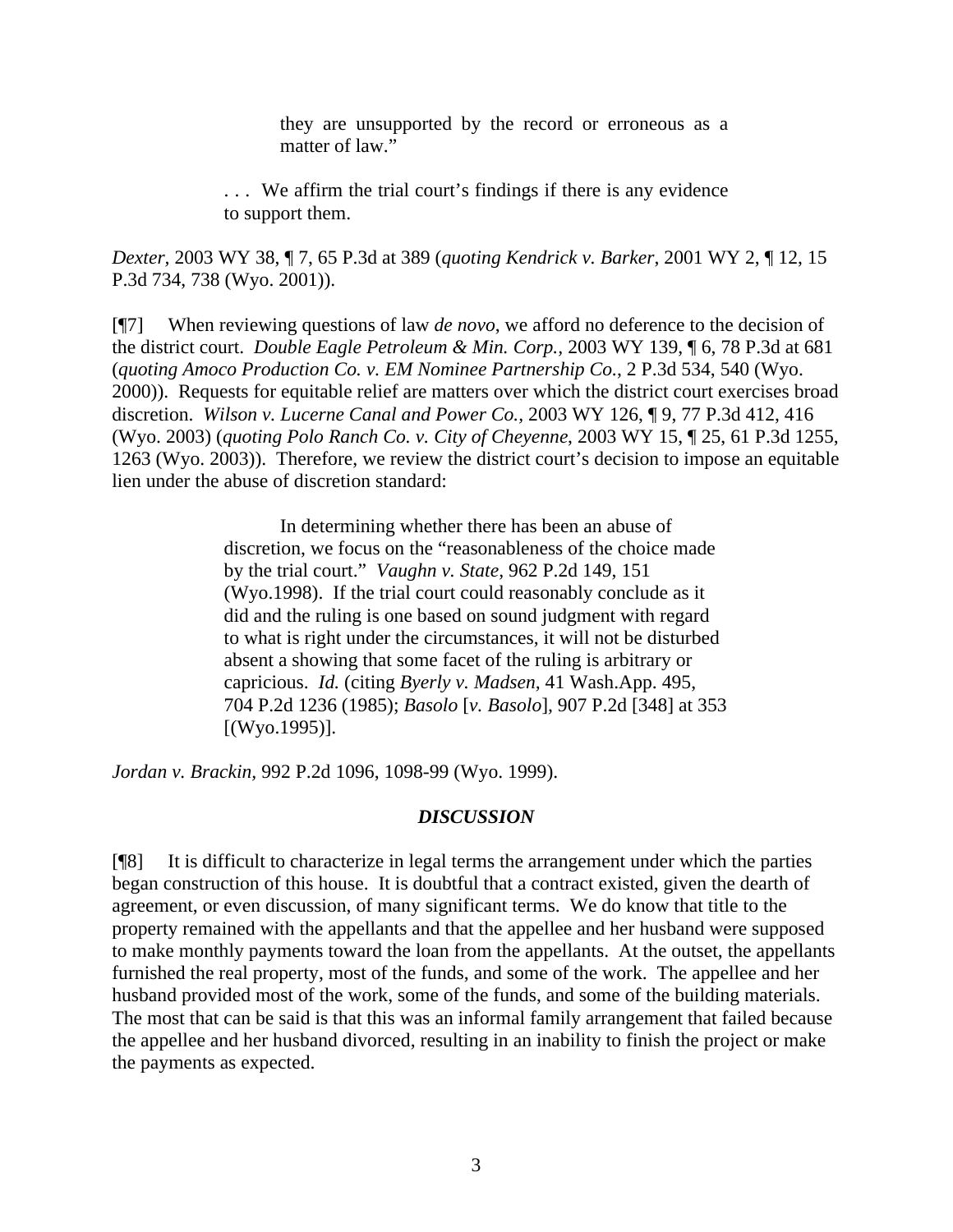[¶9] We have said that an appropriate exercise of discretion occurs when "'conclusions [are] drawn from objective criteria, [and] sound judgment exercised with regard to what is right under the circumstances and without doing so arbitrarily or capriciously.'" *In re Worker's Compensation Claim of Shryack,* 3 P.3d 850, 855 (Wyo. 2000) (*quoting Vaughn v. State*, 962 P.2d 149, 151 (Wyo. 1998)).

> "A court does not abuse its discretion unless it acts in a manner [that] exceeds the bounds of reason under the circumstances. In determining whether there has been an abuse of discretion, the ultimate issue is whether or not the court could reasonably conclude as it did. An abuse of discretion has been said to mean an error of law committed by the court under the circumstances."

*Roberts v. Roberts,* 816 P.2d 1293, 1297 (Wyo. 1991) (*quoting Martinez v. State,* 611 P.2d 831, 838 (Wyo. 1980)). Whether an abuse of discretion has occurred must be determined on the peculiar facts of each individual case. *Roberts*, 816 P.2d at 1297 (*quoting Martin v. State*, 720 P.2d 894, 897 (Wyo. 1986)).

[¶10] Even when acting in equity, the district court is not free simply to do what it thinks is fair. Relief must be fashioned within the context of a recognized equitable theory. In the instant case, that theory is unjust enrichment. The elements of an unjust enrichment claim are as follows:

> (1) [v]aluable services were rendered, or materials furnished, (2) to the party to be charged, (3) which services or materials were accepted, used and enjoyed by the party to be charged; and (4) that the services or materials were furnished under such circumstances as would reasonably notify the party to be charged that the plaintiff, in rendering such services or furnishing such materials, expected to be paid by the party to be charged. Without such payment, the party would be unjustly enriched.

*Nuhome Investments, LLC v. Weller,* 2003 WY 171, ¶ 22, 81 P.3d 940, 948 (Wyo. 2003). *See also Boyce v. Freeman,* 2002 WY 20, ¶ 12, 39 P.3d 1062, 1065 (Wyo. 2002).

[¶11] In the present case, the only element of unjust enrichment proved by the appellee is the first element. She and her husband did render valuable services and furnish materials. But those services were not rendered and those materials were not furnished *to the appellants* in the classic sense of unjust enrichment. Rather, this was mutual participation in a family venture that failed; and it failed because of the appellee and her husband, not because of the appellants. And if the services and materials were "accepted, used and enjoyed" by the appellants, that occurred only after the appellee and her husband failed to finish the house and failed to make their scheduled payments. *Nuhome Investments, LLC*,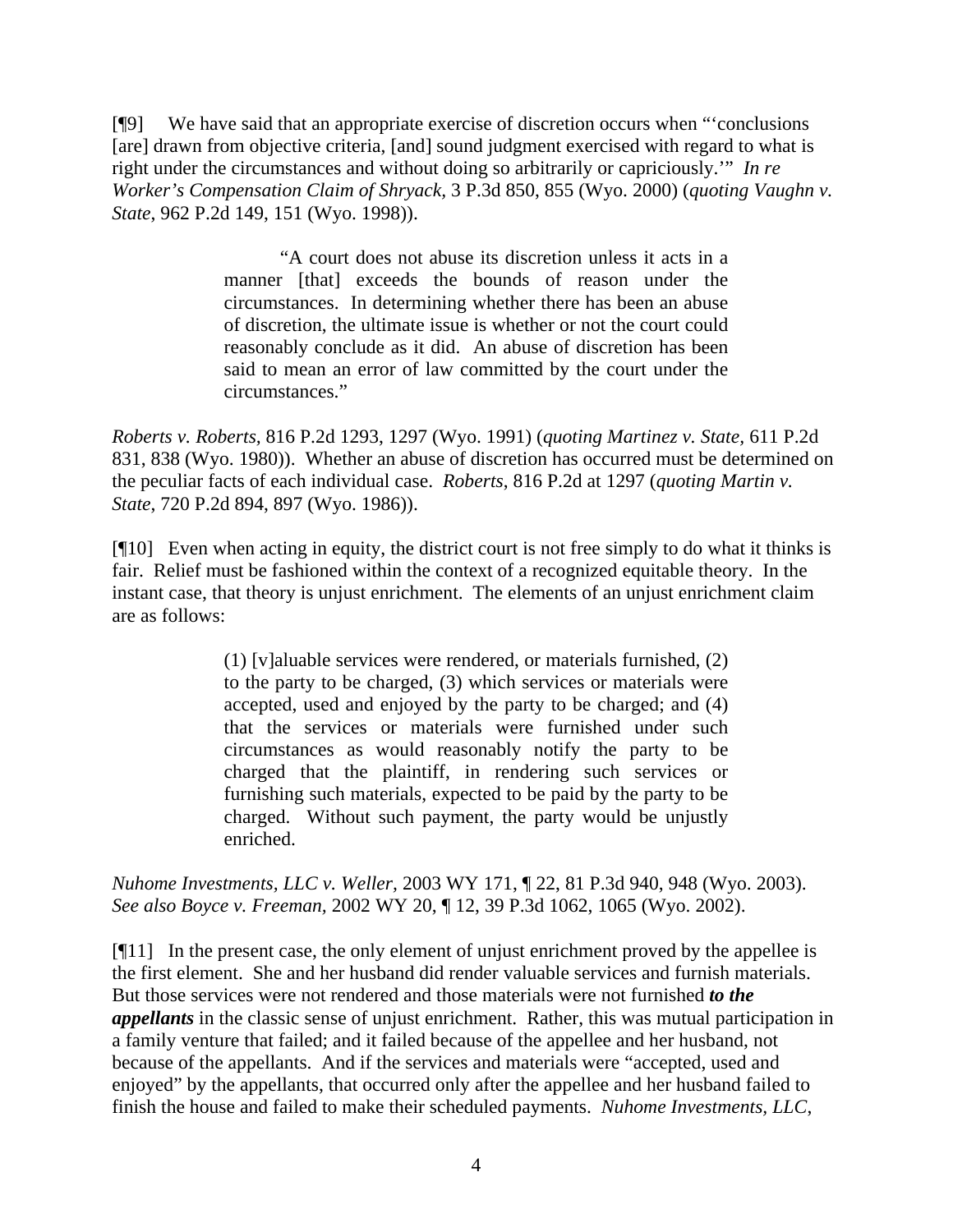2003 WY 171, ¶ 22, 81 P.3d at 948. The appellants' attempt to mitigate their damages should not be used to create an obligation that did not exist.

[¶12] The fourth element of an unjust enrichment claim is actually two elements. Not only must the proponent of the theory prove that the circumstances were such that the other party was reasonably notified that the proponent expected to be paid for services rendered or materials furnished, but the proponent must prove that "[w]ithout such payment, the party would be unjustly enriched." *Id*. Here, there is no evidence that, as part of the poorly crafted inter-family arrangement, the appellee expected the appellants to pay her for her services or for any materials she may have furnished. She merely expected to remain married to her husband and to move into the house with him. The fact that such did not occur did not create an obligation on the part of the appellants to pay her. As an equitable remedy, unjust enrichment is a shield, not a sword. $^{2}$ 

[¶13] We have had the following to say about the second part of the fourth element of an unjust enrichment claim:

> Element four is the heart of an unjust enrichment claim. The receipt of a benefit must be unjust as to the party to be charged. Unjust enrichmnt is an equitable remedy that is appropriate only when the party to be charged has received a benefit that in good conscience the party ought not retain without compensation to the party providing the benefit. "The words 'unjust enrichment' concisely state the necessary elements of an equitable action to recover money, property, etc., which 'good conscience' demands should be set over to the appellee by appellants pursuant to an implied contract between them." *Landeis v. Nelson,* 808 P.2d 216, 218 (Wyo.1991). As stated at 66 Am.Jur.2d *Restitution and Implied Contracts* § 8 (2001):

> > "The phrase 'unjust enrichment' is used in law to characterize the result or effect of a failure to make restitution of, or for, property or benefits received under such circumstances as to give rise to a legal or equitable obligation to account therefor. It is a general principle, underlying various legal doctrines and remedies, that one person should not be permitted unjustly to enrich himself at the expense of another, but should be required to make restitution of or for property or benefits received, retained, or appropriated, where it is just and equitable that such restitution be made, and where such action

<sup>&</sup>lt;sup>2</sup> We are not hereby declaring that the expectation of "payment" necessary to support an allegation of unjust enrichment must necessarily be an expectation of payment in money.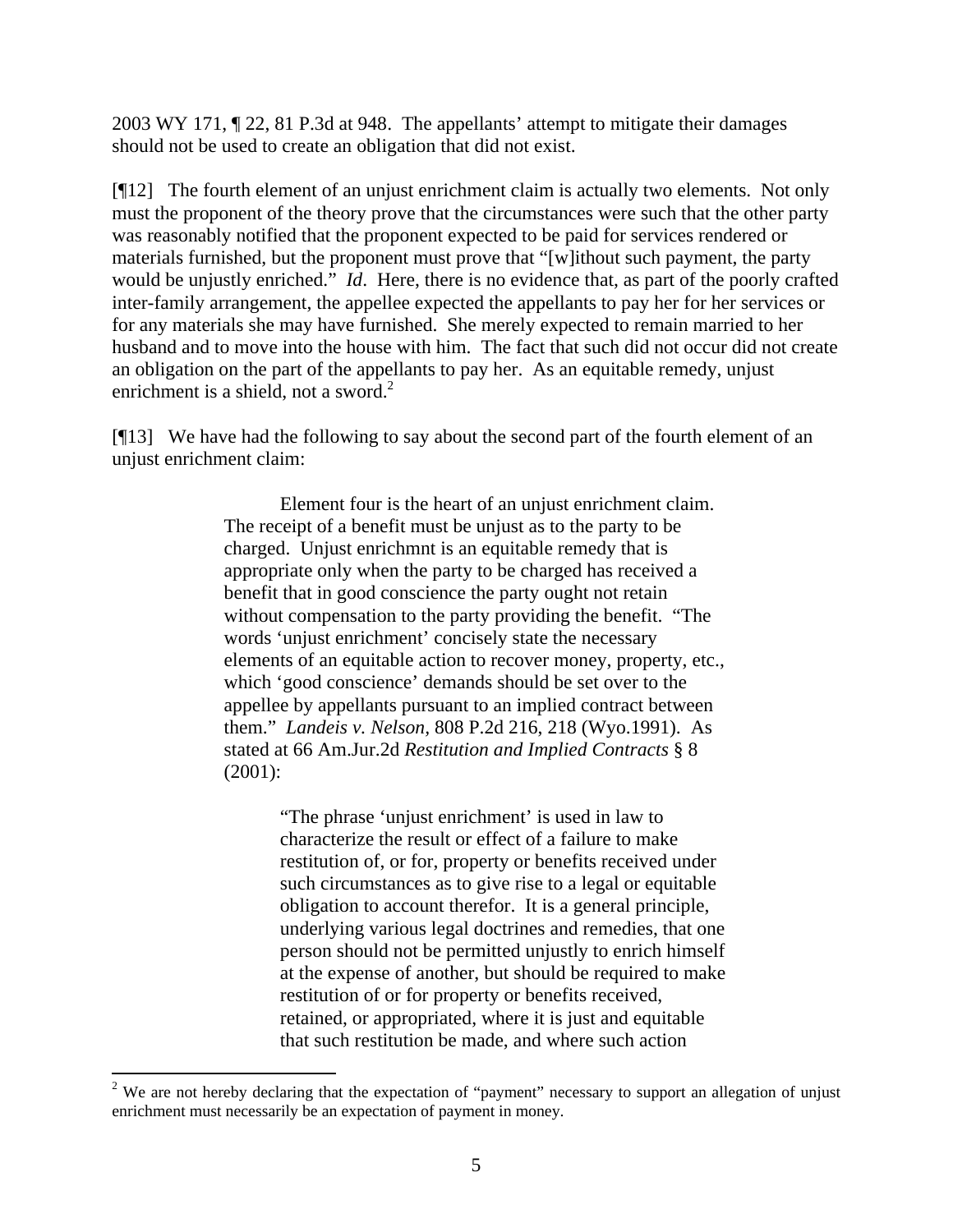involves no violation or frustration of law or opposition to public policy, either directly or indirectly."

*Boyce*, 2002 WY 20, ¶ 15, 39 P.3d at 1065-66.

[¶14] The appellants tried to help out their son and his wife by providing land upon which they could build a house. Everyone's expectation was that the younger couple would live there with the grandchildren and would repay the \$26,000.00 loan from the appellants used to start construction. Instead, the appellants had to borrow another \$25,000.00 to complete the project, and ended up with a much larger mortgage against their property. While it is true that the appellee and her husband also contributed considerable sums and work effort, and while it is true that the value of the appellants' real property has been enhanced, those facts alone do not make the appellants "unjustly enriched." An extended mortgage late in life is not "enrichment."

[¶15] The divorce caused the appellee and her husband to lose their investment in the house. That loss, although perhaps not "fair," was not the appellants' fault and should not be their responsibility.<sup>3</sup> The district court's decision is based entirely on an increased property value theory. That decision ignores the realities facing this older couple. Instead of having their son's family living next door, and instead of receiving half of the increased monthly mortgage payments, the appellants now share their property with renters, and they pay more than twice what they used to pay as a monthly mortgage payment. Their additional reward, from this lawsuit, is a \$64,600.00 lien on their property. This is simply wrong. "Let no good deed go unpunished" is not an equitable maxim.

[¶16] The appellants were not enriched by this failed venture, and they certainly were not unjustly enriched. These facts did not create a situation where the appellants received a benefit "that in good conscience [they] ought not retain . . .." *Boyce*, 2002 WY 20, ¶ 15, 39 P.3d at 1065. Discretionary equitable decisions require more than "doing the math." The facts of this case just do not cry out for the court to step in and draft a contract where none existed.

[¶17] This matter is reversed and remanded to the district court for entry of an order consistent with this opinion. Given the above resolution, the other issues presented by the appellants need not be addressed.

 $\frac{1}{3}$  If the project had failed because the *appellants* had divorced, the opposite conclusion—that they had been unjustly enriched—might readily be true.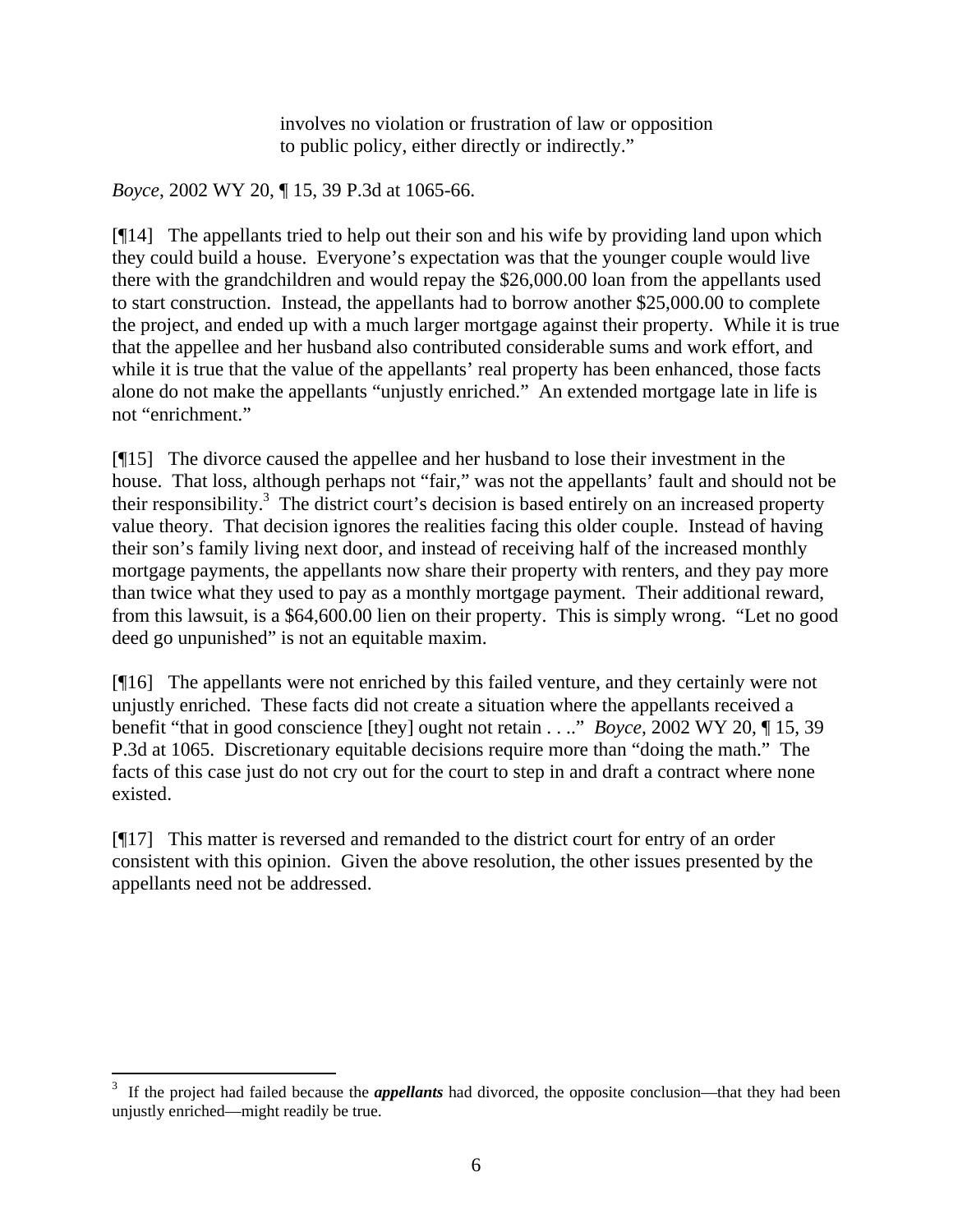KITE, Justice, dissenting, in which HILL, C.J., joins.

[¶18] I disagree with the majority's conclusion that the district court abused its discretion in holding Ms. Jacoby proved the elements of an unjust enrichment claim. Applying the abuse of discretion standard to this equitable ruling as we are required to do, the district court "could reasonably conclude as it did" from the evidence and argument presented. *Jordan v. Brackin,* 992 P.2d 1096, 1098-99 (Wyo. 1999). The ruling was "one based on sound judgment with regard to what is right under the circumstances," and no showing was made that any facet of the ruling was arbitrary or capricious. *Id*.

[¶19] The doctrine of unjust enrichment provides for recovery on a contract implied in equity. *Johnson v. Anderson*, 768 P.2d 18, 25 (Wyo. 1989). It invites judgments about what is right between two particular people, considering equity and good conscience. Dan B. Dobbs, *Law of Remedies*, § 4.1(2) at 558 (2nd ed. 1993). To establish a claim for unjust enrichment, the claimant must show:

> 1) Valuable services were rendered, or materials furnished, 2) to the party to be charged, 3) which services or materials were accepted, used and enjoyed by the party, and 4) under such circumstances which reasonably notified the party to be charged that the [party] in rendering such services or furnishing such materials, expected to be paid by the party to be charged. Without such payment, the party would be unjustly enriched.

*Metz Beverage Co. v. Wyoming Beverages, Inc*., 2002 WY 21, ¶36, 39 P.3d 1051, ¶36 (Wyo. 2002) (citations omitted). Imposition of an equitable lien, the remedy awarded here, is one possible remedy for unjust enrichment.<sup>4</sup>

 [¶20] Unjust enrichment occurs where a party receives something of value without payment, which is accepted and used so as to unjustly enrich the recipient of the goods or services. *McNeill Family Trust v. Centura Bank*, 2003 WY 2, ¶26, 60 P.3d 1277, ¶26 (Wyo. 2003). Unjust enrichment is an equitable claim that is appropriate only when the party to be charged has received a benefit that in good conscience the party ought not retain without compensation to the party providing the benefit. *Boyce v. Freeman*, 2002 WY 20, ¶15, 39 P.3d 1062, ¶15 (Wyo. 2002). The majority cites with approval the following language from *Boyce*:

> The phrase "unjust enrichment" is used in law to characterize the result or effect of a failure to make restitution of, or for,

 $\overline{a}$ 

<sup>4</sup> Equitable liens are imposed where unjust enrichment results from the receipt of particular property. *Rolfe v. Varley*, 860 P.2d 1152, 1156 (Wyo. 1993). An equitable lien is said to be a special and limited form of the constructive trust and closely related to subrogation because each is a remedy used to prevent unjust enrichment or fraud, and to allow restitution*. Id*.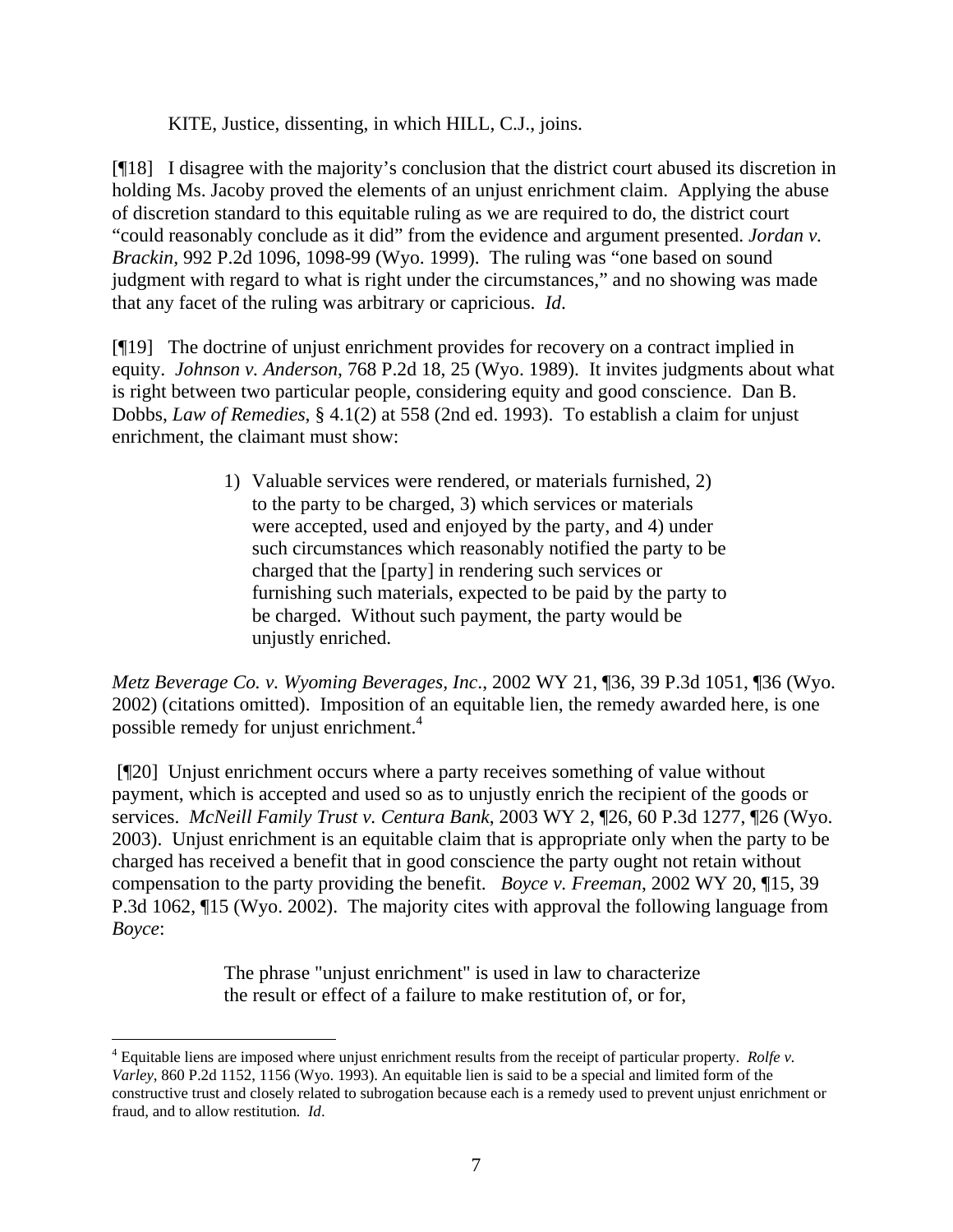property or benefits received under such circumstances as to give rise to a legal or equitable obligation to account therefor. It is a general principle, underlying various legal doctrines and remedies, that *one person should not be permitted unjustly to enrich himself at the expense of another*, *but should be required to make restitution of or for property* or benefits *received,* retained, or appropriated, *where it is just and equitable that such restitution be made, and where such action involves no violation or frustration of law or opposition to public policy*, either directly or indirectly.

*Id.* (emphasis added). Although the majority cites these principles, in my view it fails to apply them when it reverses the district court's order.

[¶21] Ms. Jacoby presented evidence that the home she helped construct on her in-laws' property was intended originally for her, her then husband and their children.<sup>5</sup> [Vol. II 71] She testified that she and her husband had been looking for a home to buy near his parents' home when Mr. Jacoby suggested the site on the lot next to their home. [Vol. II 69-71] When Ms. Jacoby and her husband attempted to obtain a loan to start construction of the home, they discovered they could not because the Jacobys owned the land on which the home was to be built. [Vol. II 72] Ms. Jacoby testified it was her understanding that the Jacobys looked into partitioning the land so that she and her husband could obtain a loan, but upon learning it could not be partitioned, refinanced their home, obtained a loan of \$31,000 and loaned \$26,000 of that amount to Ms. Jacoby and their son to start construction of the home. [Vol. II 73]

[¶22] Ms. Jacoby testified that she and her husband had joint income of approximately \$8,000 per month and put much of that toward building the home. [Vol. II 77] From their joint income, Ms. Jacoby and her husband also paid half (\$400 per month) of the Jacobys' payment on the \$31,000 loan until her husband left in May of 2001. [Vol. II 78, 127] Before his departure, she testified they also put money toward the concrete work and framing of the home [Vol. II 80] and performed much of the work on the home, including breaking ground, digging out and pouring the footers, pouring the foundation and erecting the walls. [Vol. II 81] Ms. Jacoby testified that members of her family and friends also contributed time and effort to help build the home. [Vol. II 83] Additionally, Ms. Jacoby testified that she and her husband bartered services in order to get the home built.

[¶23] Ms. Jacoby testified the Jacobys did not help with construction of the home. [Vol. II 84] She also testified that her in-laws did not expend money beyond the \$26,000 loan or purchase construction materials. [Vol. II 125] After her husband disappeared in May 2001, Ms. Jacoby continued to work on the home. [Vol. II 131] She testified she had a conversation

 $\overline{a}$ 

<sup>&</sup>lt;sup>5</sup> As the majority opinion indicates, the district court in the divorce action awarded to Ms. Jacoby as child support her ex-husband's share of all proceeds she recovered in this action. Therefore, the \$64,600 equitable lien represents the value of their combined contribution to the home.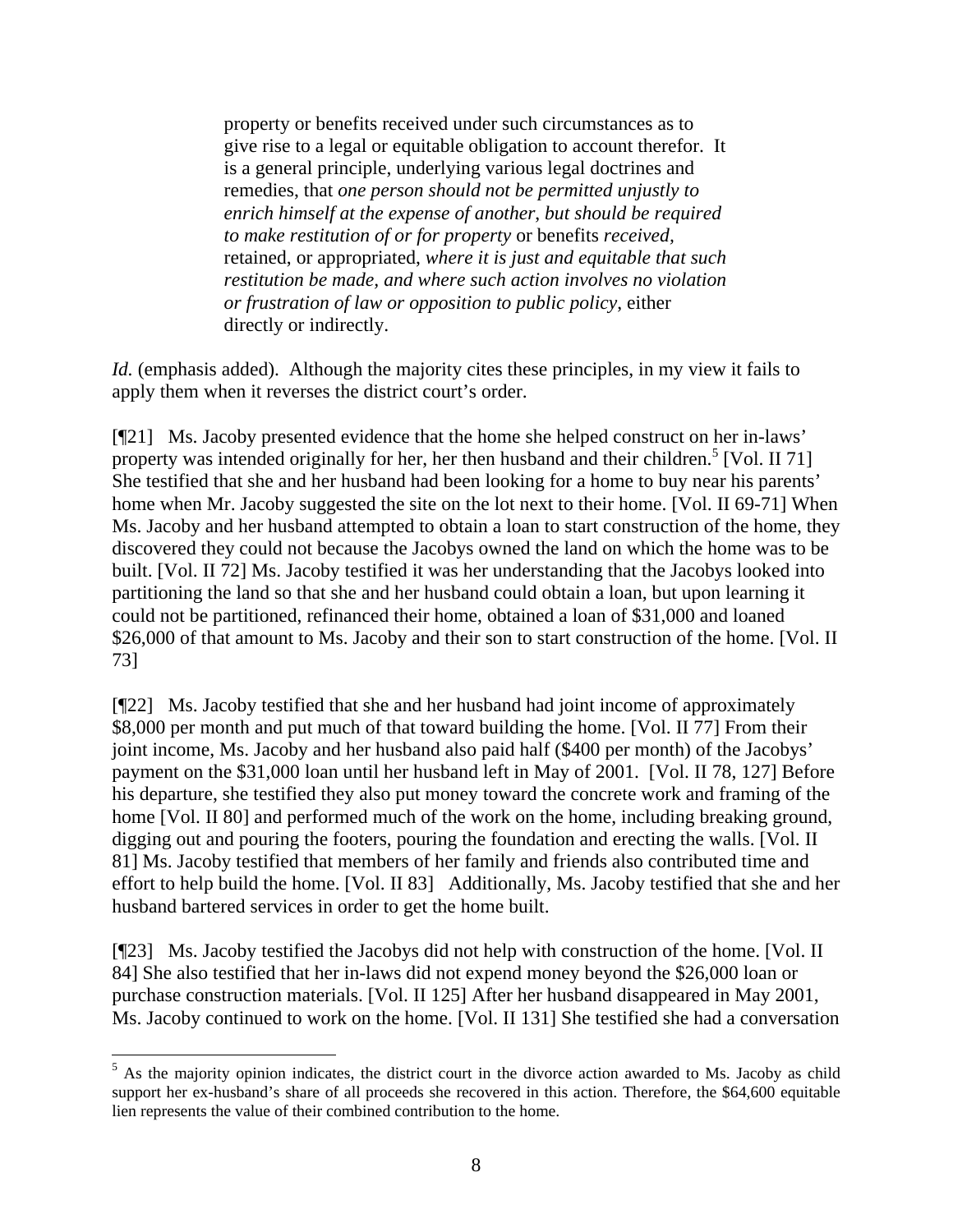with her father-in-law during this time in which he intimated the house was her home and she would be able to continue to live there despite her husband's disappearance. [Vol. II 132] Then, in October of 2001, it became clear to her during a conversation with the Jacobys that they did not intend for her and her children to live in the home. [Vol. II 134]

[¶24] Ms. Jacoby's testimony that the home was intended for her family was confirmed by her former husband, the Jacobys' son, who also testified that he planned to live in the home with his wife and children upon its completion and intended to use his earnings to construct the home. [Vol. II 283] He testified that he and Ms. Jacoby paid for the supplies, services and labor required for construction of the home. [Vol. II, 316] Ms. Jacoby's father-in-law, Mr. Jacoby, also testified that he made an agreement with his son that he would loan him money to get started building the home. [Vol. II, 327] He testified that the initial plan was for Ms. Jacoby to move into the home, but that he and his wife changed their minds when their son left and told her in October 2001 that she could not live in the home. [Vol. II 400, 402]

[¶25] Thus, the evidence presented, taken as true, showed: (1) Ms. Jacoby and her then husband rendered substantial supplies, services and labor; (2) on the home constructed on the Jacobys' lot and now inhabited by the Jacobys; (3) by moving into the house the Jacobys accepted, used and enjoyed the supplies, services and labor rendered by Ms. Jacoby and their son; and (4) the circumstances were such that both the Jacobys and Ms. Jacoby knew that she expected to live in the home that she helped construct. Evidence of the fourth element was presented in the form of witness testimony to the effect that from the inception the parties involved intended the home to be occupied by Ms. Jacoby and her family. The majority acknowledges that the fourth element of an unjust enrichment claim does not necessarily require proof of an expectation of payment in money. Ms. Jacoby "expected to be paid" for her efforts in building the home by being allowed to live in the home.

[¶26] In *Robinson v. Robinson*, 429 N.E.2d 183 (Ill. App. Ct. 1981), the court affirmed imposition of an equitable lien in a case brought by a woman against her former parents-inlaw to establish her interest in property belonging to them to which she voluntarily and without their consent made substantial improvements. Addressing first the issue of unjust enrichment, the court said:

> The improvements were made with the knowledge, cooperation and approval of [the parents]. They were the major investment a young couple would ever be expected to make. The relationship of the parties and their dealings would lead one to believe that the home that was constructed would be a permanent home for [the son and daughter-in-law]. The court did not err in granting [the daughter-in-law] an interest in the property.

*Id.* In considering the appropriateness of the equitable lien, the court said:

"The trend of modern decisions is to hold that in the absence of an express contract, a lien based upon the